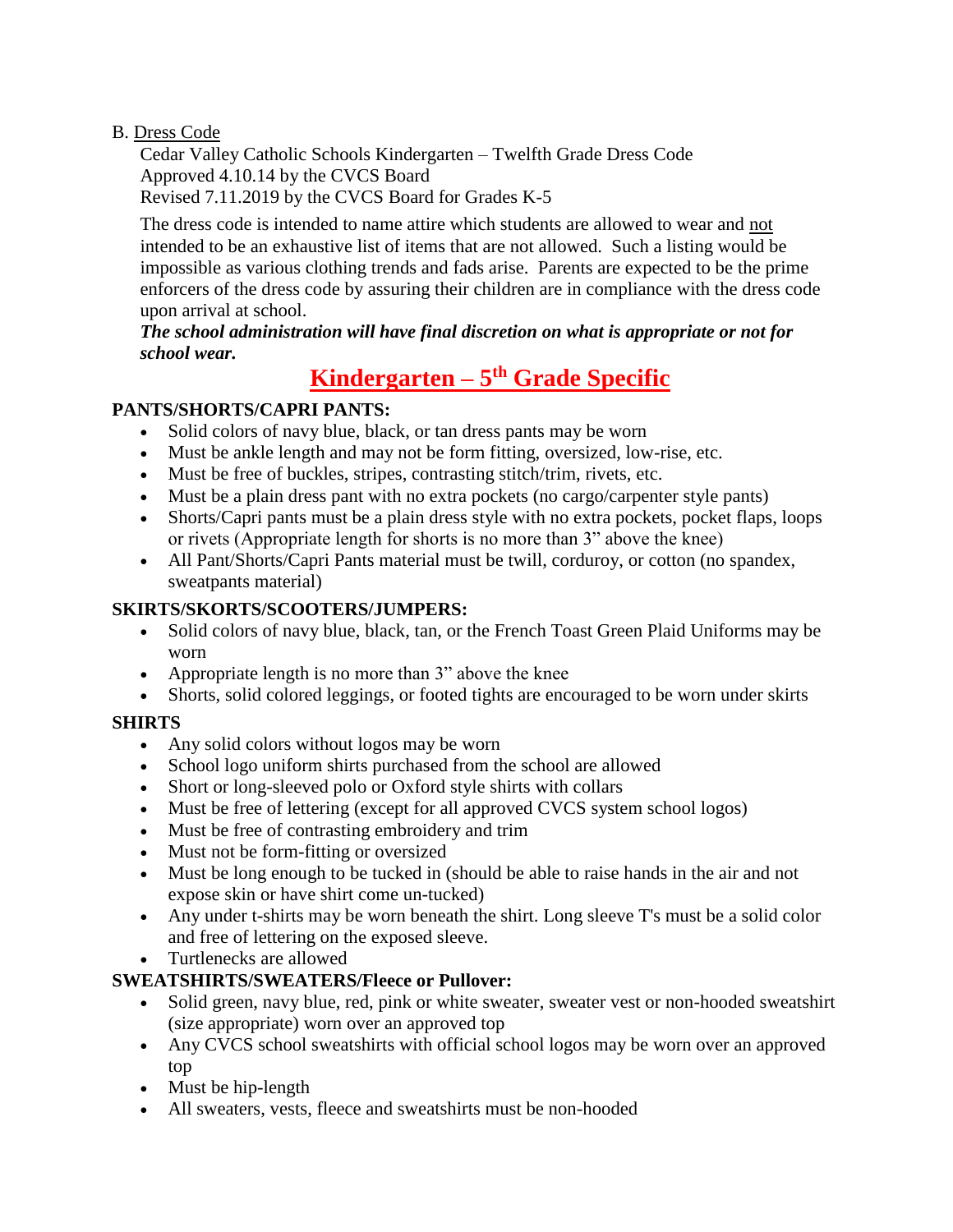#### **SHOES/TIGHTS/SOCKS:**

- Close-toed tennis shoes or dress shoes may be worn (no Heelys, sandals, jelly shoes, Uggs style or fashion boots, sling-back shoes, cowboy boots, clogs, flip-flops, crocs, ballet shoes, shoes without a back, or shoes with more than ½" heel)
- Solid colored socks, footed tights or leggings for girls required at all times
- No leggings, unless worn under a skirt
- Solid color socks must be worn at all times

## **ACCESSORIES & HAIRSTYLES & JEWELRY:**

- Small post earrings are allowed
- No large necklaces or bracelets may be worn
- Hats/caps/scarves are not permitted inside the school building during school hours
- Students in grades K-5 should not wear facial makeup
- Display of body piercing other than ears is not allowed
- Display of tattoos, either temporary or permanent is not allowed
- Hair must be of non-distracting color and style
- Hair must be neat and clean (No feathers or streaks without principal permission)
- Ties and bow ties may be worn with any dress code approved oxford shirt

## **PHYSICAL EDUCATION CLOTHING:**

• Tennis shoes are required for P.E. class

## **WINTER ATTIRE:**

- During the winter months, students should wear mittens, hats and heavy coats
- Boots and snow pants should be worn as requested by unit

## **PRESCHOOL ATTIRE:**

Dress code for our youngest children is based on our concern for safety, modesty, and independence. The preschool students are to:

- Wear elastic waist pants or shorts with no belts, this is to facilitate bathroom use.
- Girls are to wear shorts or tights under dresses and skirts so that they can play actively.
- Close-toed tennis shoes or dress shoes are required. No flip-flops, sandals or fashion boots are allowed.

# **6 th -12th Grade Specific**

Revised 6.1.2017 by the board for  $6<sup>th</sup>-12<sup>th</sup>$  Grade Revised by the board 2.1.2018 for  $6<sup>th-12<sup>th</sup></sup>$  grade

## **PANTS/CAPRI PANTS:**

- Solid colors of black, navy or tan may be worn.
- Cargo pants are not permitted.
- All pants must have pockets and belt loops.
- Slacks must be worn at the waist and not be rolled/folded at the bottom.
- Grades 6-12 students must wear a plain black or brown belt.
- All pants material must be twill, corduroy, or cotton. Spandex and sweatpants material is not permitted.

## **SHORTS:**

• Solid black, navy, or tan only.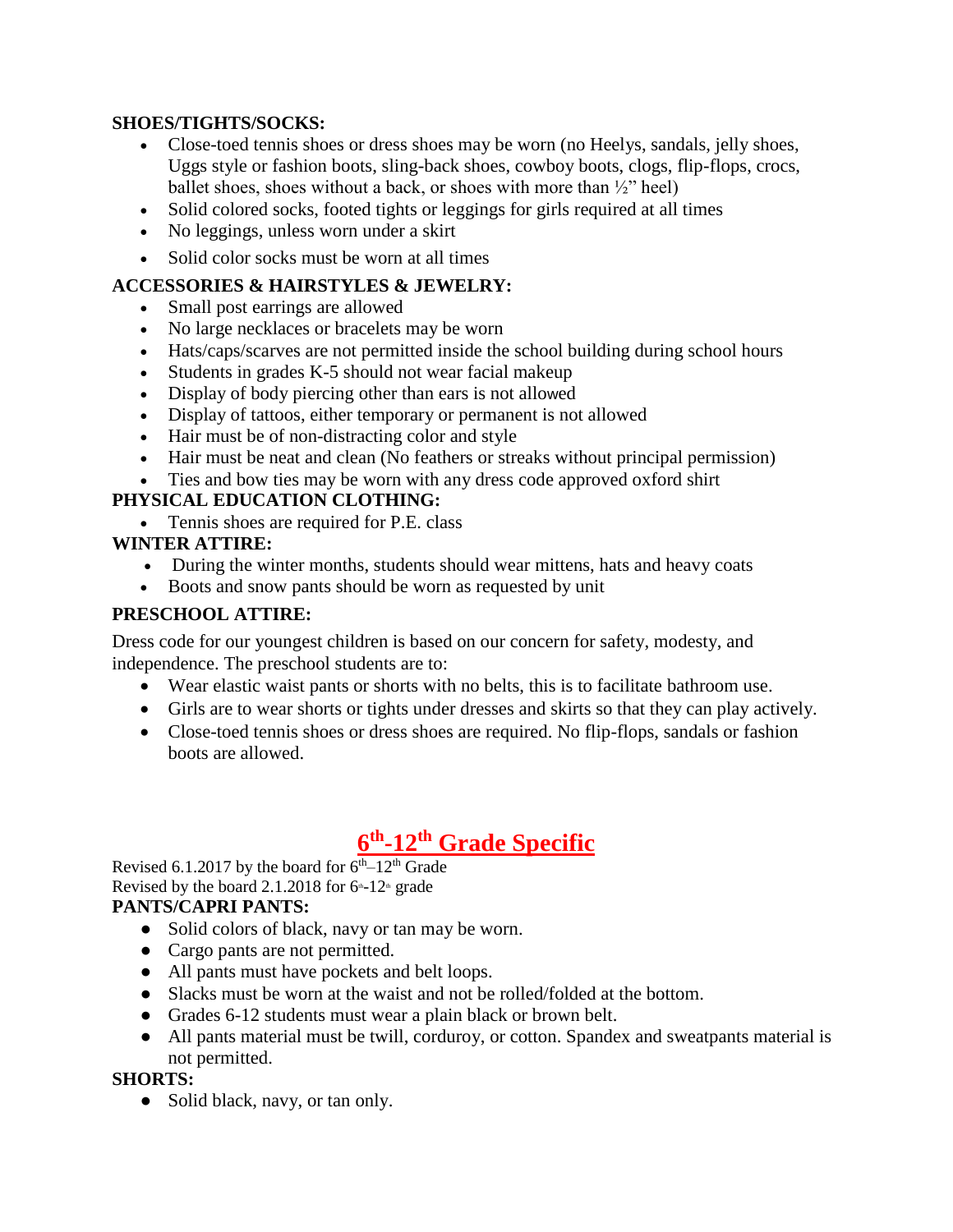- The shorts must be in a plain dress style with no extra pockets, loops or rivets.
- The shorts must have belt loops and a plain black or brown belt must be worn.
- Appropriate length for shorts is no more than 3" above the knee.
- All shorts material must be twill, corduroy, or cotton. Spandex and sweatpants material is not permitted.

#### **SKIRTS/DRESSES:**

- Solid colors of black, navy, tan, or the French Toast Green Plaid Uniforms may be worn. Appropriate length is no more than 3" above the knee.
- Shorts or solid colored leggings (black or grey) and footed tights (black or grey) are encouraged to be worn under skirts.

## **SHIRTS/BLOUSES 2019-2020:**

- Columbus Catholic/Blessed Maria Assunta Pallotta dress shirt (solid colors only of forest green, white, black, navy, or red) or polo (solid colors only of forest green, white, black, navy, or red) with the approved Columbus Catholic/Blessed Maria Assunta Pallotta logo or no logo at all.
- Shirts/Blouses must be tucked in.

# **SWEATSHIRTS/WEATERS/VESTS/CARDIGANS FOR 2019-2020:**

- Only the Columbus Catholic/Blessed Maria Assunta Pallotta sweatshirt, sweater, vest, and cardigan with the Columbus Catholic/Blessed Maria Assunta Pallotta logo present may be worn or no logo at all.
- Solid colors only of forest green, white, black, navy, or red may be worn.
- A tucked in Columbus Catholic/Blessed Maria Assunta Pallotta polo or dress shirt with the Columbus Catholic/Blessed Maria Assunta Pallotta logo or no logo at all must be worn under the sweater, vest, or cardigan. The collar must be visible.

## **APPROVED PULLOVERS FOR 2019-2020:**

- Only a solid color ¼ zip black, white, forest green, navy, or red pullover with the Columbus Catholic/Blessed Maria Assunta Pallotta logo or no logo at all may be worn.
- A tucked in Columbus Catholic/Blessed Maria Assunta Pallotta polo or dress shirt with the Columbus Catholic/Blessed Maria Assunta Pallotta logo or no logo at all must be worn under the pullover. The collar must be visible.

BLAZERS/SPORT COATS (high school only):

Solid blazers and sport coats may be worn. Designs, such as stripes, paisley, polka-dots, etc. are not permitted. Shiny material is not permitted. The Columbus Catholic logo or no logo at all.

## **SHOES:**

- Closed-toed dress shoes or tennis shoes are required at all times.
- Shoes must have backs. (No boots, slippers, moccasins, Heelys', sandals, jelly shoes, Uggs' style or fashion boots, sling-back shoes, cowboy boots, clogs, flip-flops, crocs, ballet shoes, shoes without a back, or shoes with more than ½" heel).

## **SOCKS:**

• Socks must be worn at all times.

## **ACCESSORIES:**

• Small post earrings are allowed. A clear nose retainer/stud is permitted. Any other body piercings must be removed during the regular school day or while you are participating or representing Columbus Catholic/Blessed Maria Assunta Pallotta in a school activity.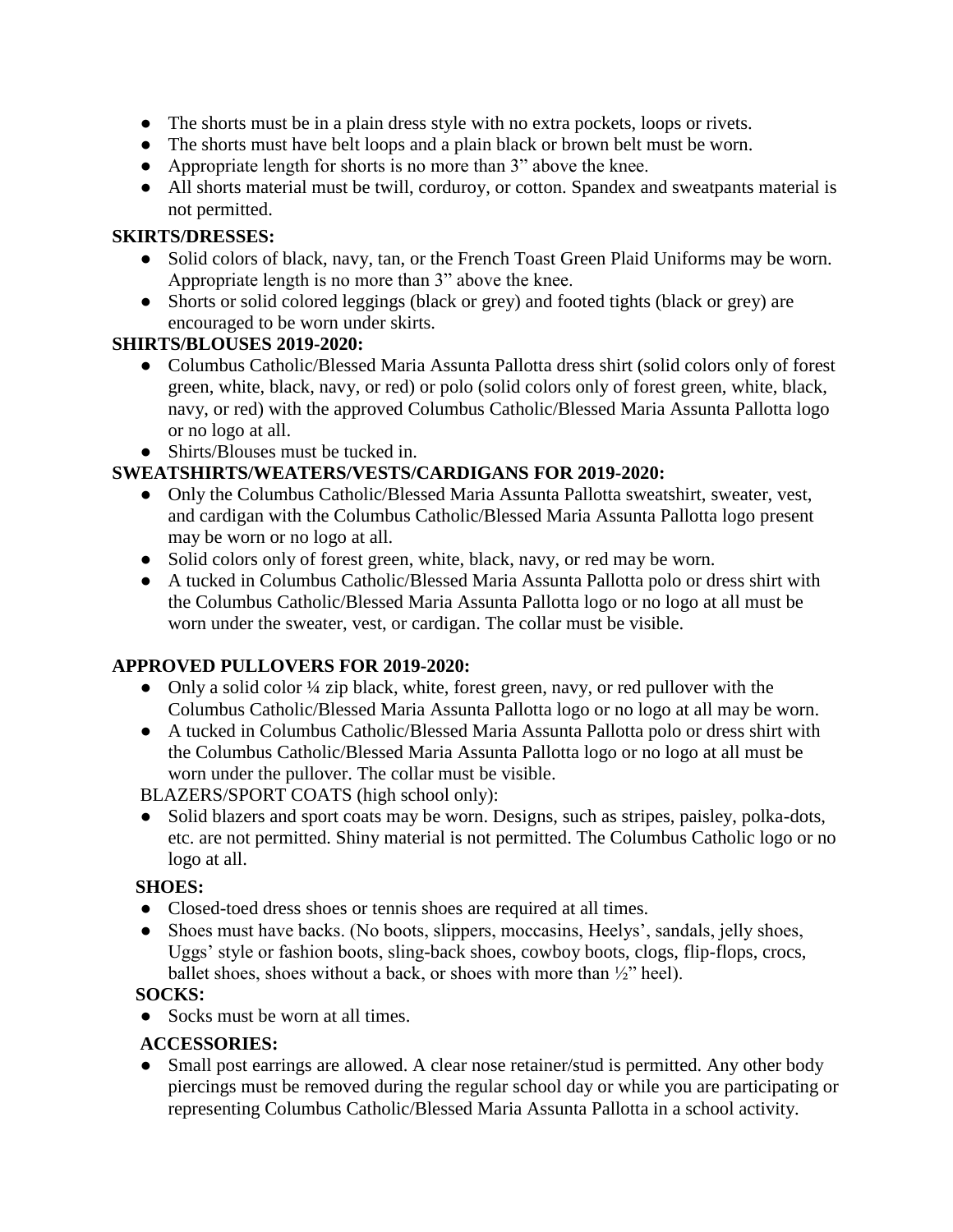- Tattoos must be covered at all times.
- No large necklaces or bracelets may be worn. Hats, caps, bandanas, and other head coverings are not permitted.
- Decorative scarves are not permitted.
- Purses and backpacks must remain in the locker.

#### **HAIR:**

- Only natural hair colors are permitted. (No feathers or streaks without principal permission.)
- Hair must be of non-distracting style. (Administration will have final discretion.) **OUTERWEAR:**
- Coats, sweatshirts, jackets, and sunglasses are not permitted in classrooms during school hours.
- Hooded items may not be worn.

## **PHYSICAL EDUCATION (high school):**

- Students in grade 9-12 wear an approved uniform for physical education. The uniform consists of a t-shirt with a school logo and shorts.
- Optional sweatshirts may be worn.
- Tennis shoes are required for P.E. class.

# **K-12th Grade Specific**

#### **SPIRIT DAYS:**

- Students choosing not to participate in Spirit Day must be in the approved dress code attire.
- The final Friday of each month will be designated as a spirit day unless a school event is happening. This may include Mass or school picture day. The date would then be adjusted.
- All Columbus Catholic/Blessed Maria Assunta Pallotta apparel may be worn. This includes regular shirts, crewneck sweatshirts, hooded sweatshirts, 1/4 zips, and jackets.
- Jeans, plain or Columbus Catholic/Blessed Maria Assunta Pallotta sweatpants, plain or Columbus Catholic/Blessed Maria Assunta Pallotta athletic shorts, or slacks may be worn. Yoga pants, spandex, and leggings are not permitted. Leg wear may not have holes, rips, or tears.
- Hats, caps, bandanas, and other head coverings are not permitted. Shirts must not be sleeveless.
- Piercing, shoe, and tattoo regulations are still in effect.

## **OUT-OF-UNIFORM DAYS:**

- No clothing that has drug, alcohol, tobacco or sexual references.
- No bare midriffs, spaghetti straps, halter tops, or tank tops.
- Hooded sweatshirts are permitted, but must be worn down, not covering the head.
- Shorts and dresses must be no shorter than 3" above the knee; leggings are only acceptable if worn underneath dresses or shorts.
- Pants, jeans, sweatpants, and other acceptable clothing must not have rips, tears, or cuts in the material.
- No hats, face paint, or distracting hair color/style unless administrative exceptions are made in advance.